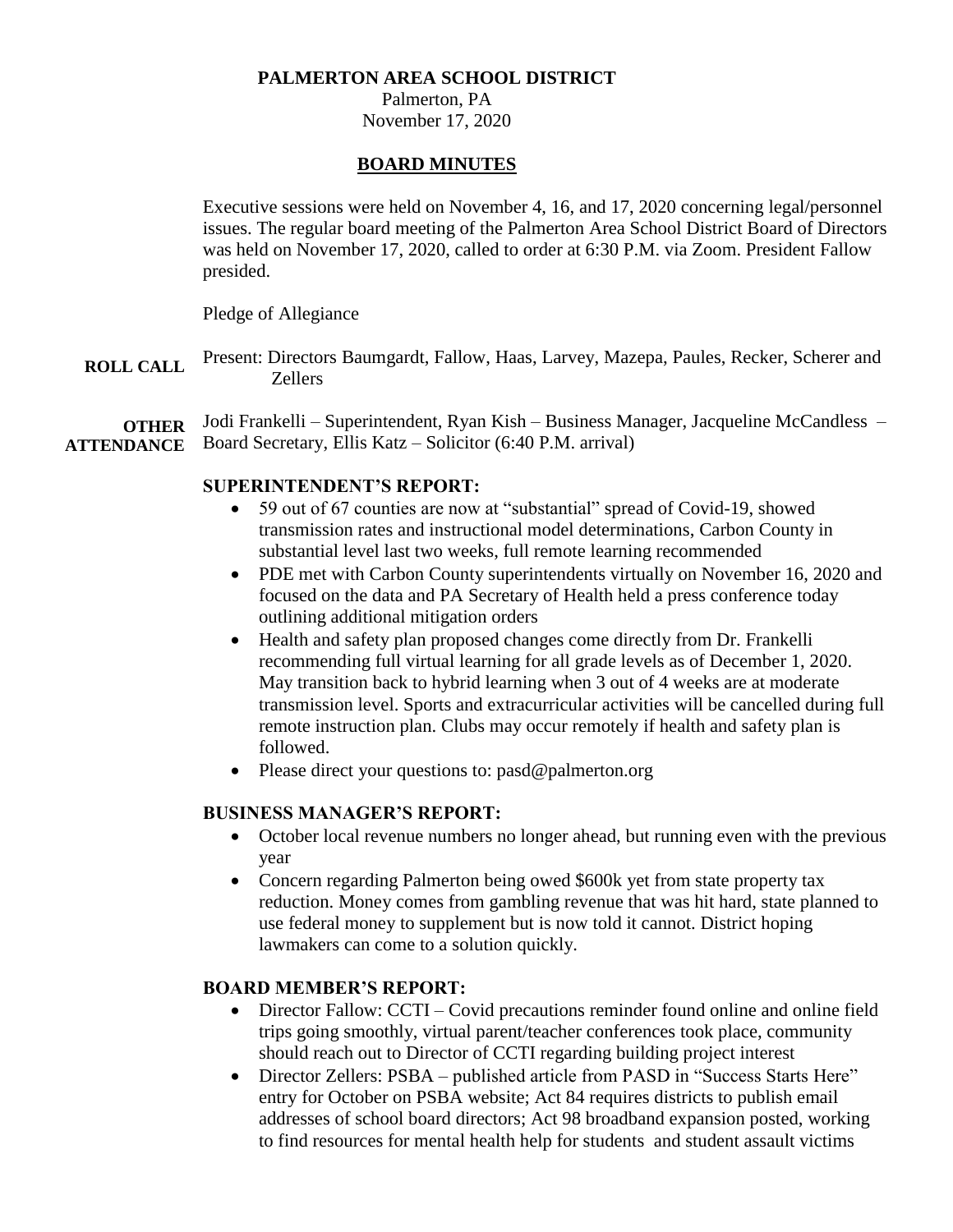- Director Haas: Palmerton Library reminded that \$2 bag sale is running December 4 & 19 by appointment only; shop Amazon Smile to donate to the library
- Director Haas: IU programs in sciences offered to students, hygiene classes, staying calm techniques, travelling home presentations

## **PUBLIC PARTICIPATION:**

- Sam Cressman how much homework will be given in full remote learning
- Ken Termini leave the door open to have some type of athletic experience for students
- $\bullet$  Michelle Kratzer has the district analyzed the date by zip code, what is the risk to benefit analysis, owe it to the children to try
- Gary Reph kids worked too hard to have sports taken away from them
- Lisa Snell Kern sees change in public participation policy, has always appreciated answers at meeting, reconsider the sports option, kids need to by mentally healthy, let them play somehow
- Stacey Connell needs son to be involved with friends in sports, don't give up on hybrid program
- Kristie Borger coaches and athletes followed the rules with fall sports successfully, need to try winter sports
- Jenna McHugh concerned for younger children who are struggling without inperson schooling

**CONSENT AGENDA**  Director Baumgardt moved, seconded by Director Recker, to approve the attached consent agenda.

### **APPROVED**

Aye Votes: All Directors Present Nay Votes: None. Motion Carried.

# **CONSENT AGENDA:**

- **BOARD MINUTES** Approved the October 20, 2020 Board Meeting Minutes
- **FINANCIAL**  Approved the Accounts Payable Reports
- **REPORTS**

Approved the Treasurer's Reports

**UNCOMPEN-SATED LEAVE** Approved the uncompensated leave request for employee #282 through the last day of the first semester 2020-21 school year (tentative January 29, 2021)

> Approved the uncompensated leave request for employee #422 through the last day of the 2020-21 school year (tentative June 10, 2021)

**COACHES APPROVED** Approved Joseph Egan as volunteer boys' basketball coach for the 2020-21 season effective November 18, 2020

> Approved Shawn Gardner as volunteer wrestling coach for the 2020-21 season effective November 18, 2020

**IA HIRED** Approved Kendra Smiley as Instructional Assistant at the rate of \$15.81 per hour effective November 18, 2020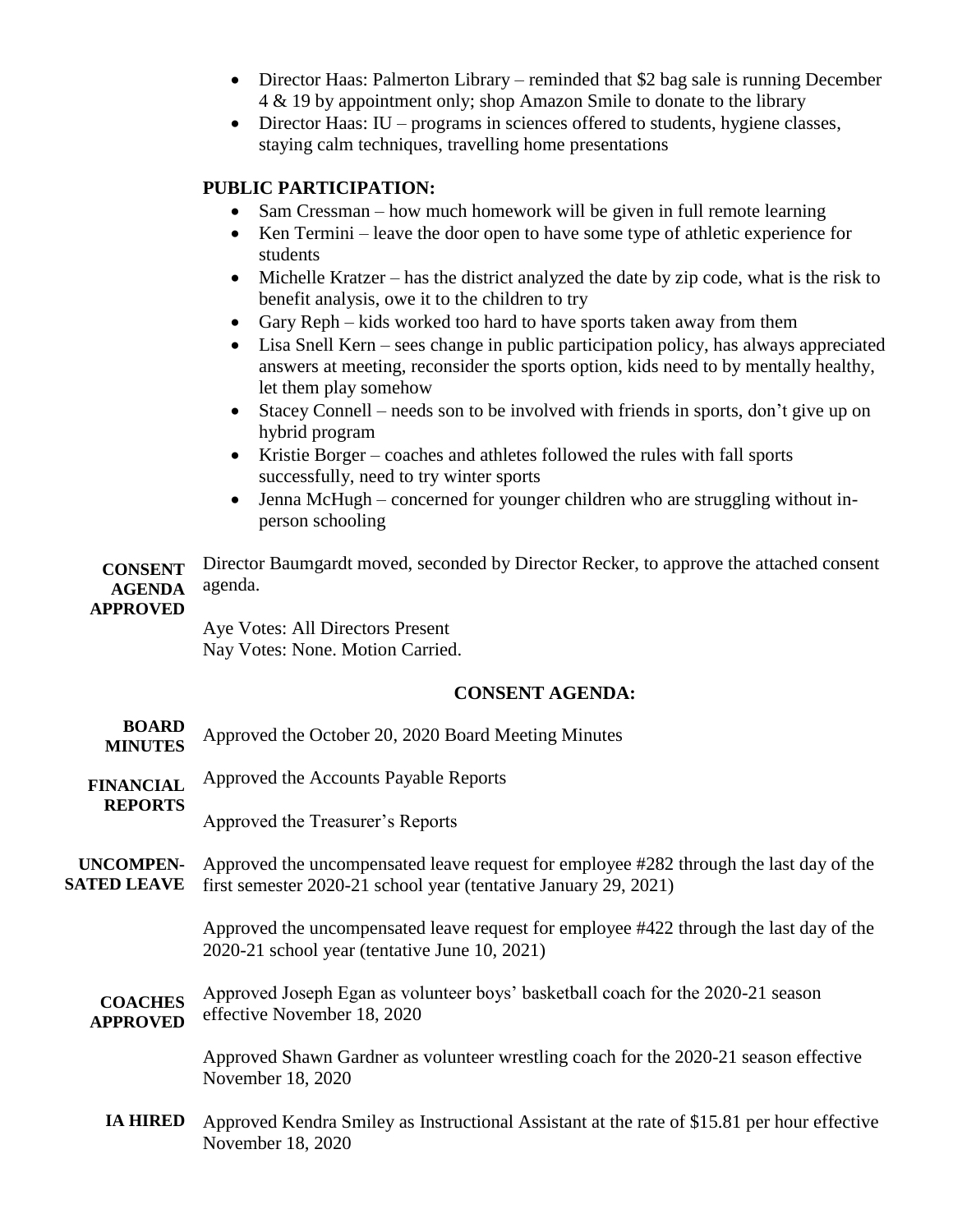| <b>CAFETERIA</b><br><b>SUBS HIRED</b>                  | Approved Larissa Cameron as substitute cafeteria employee at the rate of \$10.00 per hour<br>effective November 18, 2020                                                                                                          |
|--------------------------------------------------------|-----------------------------------------------------------------------------------------------------------------------------------------------------------------------------------------------------------------------------------|
| IA<br><b>RESIGNATION</b>                               | Approved BobbieJo Knott as substitute cafeteria employee at the rate of \$10.00 per hour<br>effective November 18, 2020<br>Accepted the resignation of Jamie Frockowiak as Instructional Assistant effective<br>November 12, 2020 |
| <b>CAFETERIA</b><br><b>RESIGNATION</b>                 | Accepted the resignation of Gina Porvaznik as cafeteria employee effective November 6,<br>2020                                                                                                                                    |
| <b>CLUB</b><br><b>CANCELLATION</b>                     | Acknowledged the cancellation of the JHS ACE Club and the withdrawal of stipend for<br>ACE Advisor, Patricia Boyd, effective November 9, 2020                                                                                     |
| <b>PENNANT</b><br><b>ACKNOWLED-</b><br><b>MENT</b>     | Acknowledged the gift of PASD pennant from Class of 1952 cheerleader Mary Lue<br>Cunningham from her daughter, Elizabeth Lane                                                                                                     |
| <b>DONATION</b>                                        | Accepted a donation in the amount of \$2,379.20 from the $8th$ grade end-of-year funds from<br>the Palmerton Junior High Parent Organization to the Class of 2024 Activity Fund                                                   |
| POLICY #339<br>2ND READING                             | Approved the second reading of Policy #339 – Uncompensated Leave                                                                                                                                                                  |
|                                                        | <b>END OF CONSENT AGENDA</b>                                                                                                                                                                                                      |
| <b>WINDOW</b><br><b>REPLACEMENT</b><br><b>PROJECT</b>  | Director Scherer moved, seconded by Director Larvey, to authorize McClure Engineering<br>to restart the window replacement project.                                                                                               |
|                                                        | Aye Votes: All Directors Present<br>Nay Votes: None. Motion Carried.                                                                                                                                                              |
| <b>BUDGET</b><br><b>TRANSFERS</b>                      | Director Baumgardt moved, seconded by Director Mazepa, to approve the attached budget<br>transfers.                                                                                                                               |
|                                                        | Aye Votes: All Directors Present<br>Nay Votes: None. Motion Carried.                                                                                                                                                              |
| <b>UPDATED HSP</b><br><b>PLAN</b>                      | Director Haas moved, seconded by Director Baumgardt to approve the Palmerton Area<br>School District updated Health and Safety Plan.                                                                                              |
|                                                        | Aye Votes: Directors Baumgardt, Fallow, Haas, Larvey, Mazepa, Recker, Scherer and<br><b>Zellers</b><br>Nay Votes: Director Paules. Motion Carried.                                                                                |
| <b>WINTER</b><br><b>SPORTS</b><br><b>PARTICIPATION</b> | Director Baumgardt moved, seconded by Director Scherer to authorize participation in<br>winter sports in accordance with PIAA, Colonial League, and the district's health and<br>safety plan.                                     |
|                                                        | Aye Votes: Directors Baumgardt, Fallow, Haas, Mazepa Paules, Recker, Scherer and<br>Zellers<br>Nay Votes: Director Larvey. Motion Carried.                                                                                        |